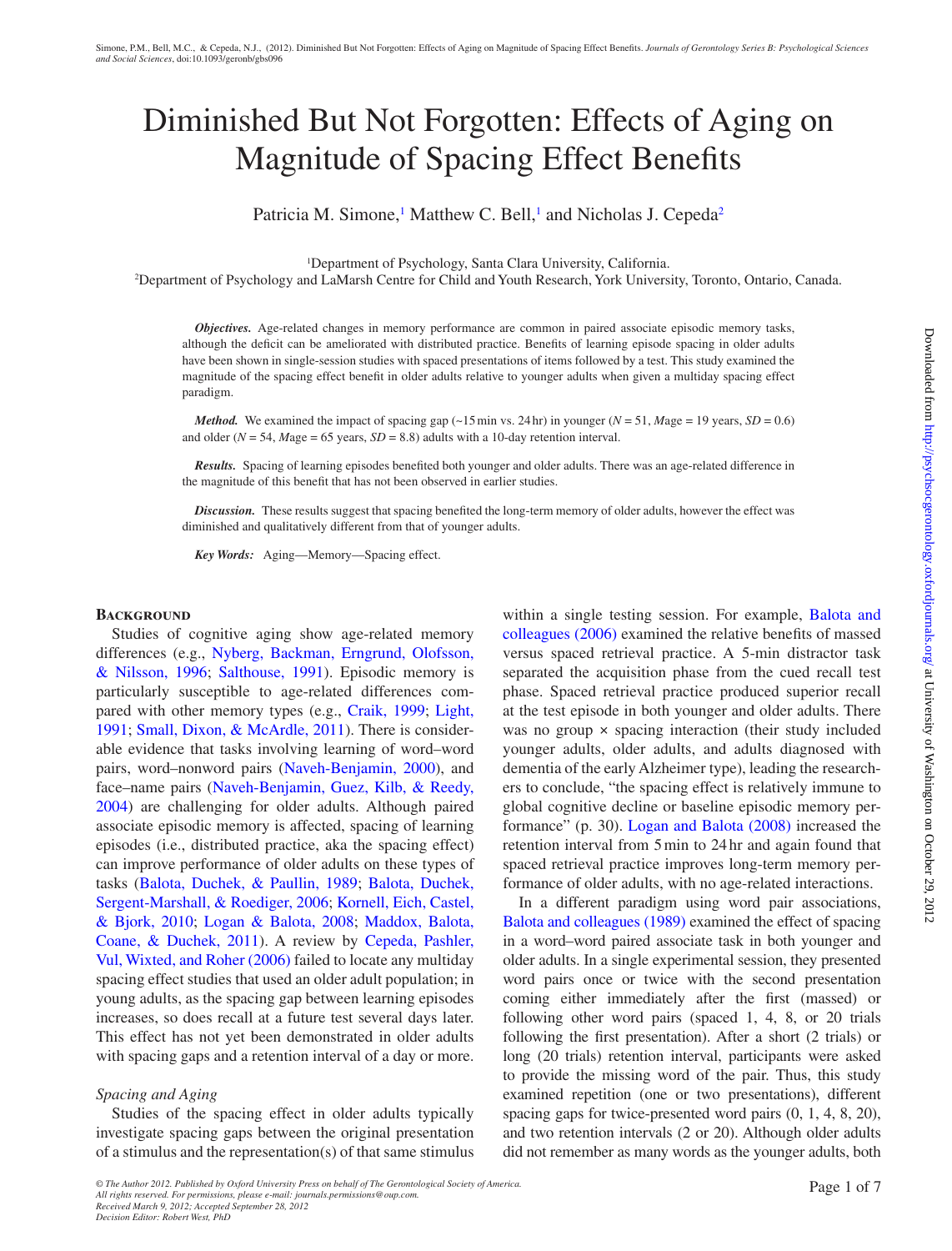age groups remembered significantly more words when they saw two presentations of the word pairs rather than just once, and they performed best when the second presentation was spaced compared with when the word presentations were massed. Additionally, for both younger and older adults, recall performance was poorest with longer spacing gaps and a short retention interval, however, when the retention interval was long, recall performance was best for the longer spacing gaps. There was no evidence of any age-related interactions.

[Kornell and colleagues \(2010\)](#page-6-6) examined the effect of spaced retrieval in a task where participants learned to associate an artist with their paintings. During the learning phase, participants viewed paintings for 5 s during which time the artist's name was announced and presented on the screen. Paintings by the same artist were presented either in sequence (massed) or interleaved with other paintings (spaced). Following a 15-s distractor task, one painting at a time was presented during the test phase and the participant was instructed to select the name of the artist from a list on the screen. Older adults did not remember as many artists as younger adults in this associative memory task, and performance of both younger and older adults was significantly better following spaced presentations of the stimuli compared with massed presentations, again with no age-related interaction. Similarly, in a recent study that also evaluated the effect of spacing on learning of meaningful information, [Wahlheim, Dunlosky, and Jacoby \(2011\)](#page-6-9) found no agerelated difference in the benefit from spacing in learning bird families for younger versus older adults.

Taken together, existing research fails to locate agingrelated differences in spacing effect magnitude. However, all existing studies used single-session paradigms, and thus were unable to examine the impact of sleep-related consolidation or other factors introduced when multiday spacing effect paradigms are used.

## *Spacing Theories*

Study-phase retrieval (SPR) ([Hintzman, Summers, &](#page-5-4)  [Block, 1975;](#page-5-4) [Kornell et al., 2010;](#page-6-6) [Murray, 1983;](#page-6-10) [Thios &](#page-6-11)  [D'Agostino, 1976](#page-6-11)) and contextual variability (Balota et al., [1989;](#page-5-1) [Estes, 1955](#page-5-5); [Glenberg, 1979\)](#page-5-6) are two theoretical approaches used to explain the spacing effect. According to the SPR class of theories, each time an item is repeated, the participant successfully or unsuccessfully retrieves a previous instance of that item. When SPR is successful, the item's memory trace is enhanced or strengthened, improving performance on subsequent tests.

However, retrieval success alone is not sufficient for explaining memory trace enhancement as testing performance is significantly improved only if the SPR occurs after a delay following the initial encoding. A possible explanation for this spacing benefit is that processing of the item during the second presentation is more elaborate in spaced retrieval than in massed retrieval. According to this type of account, in massed retrieval the second presentation retrieval is based on processing superficial sensory features of the second stimulus due to the recent successful first presentation retrieval. Spaced retrieval presumably involves reconstruction-based retrieval of the first presentation based on deeper processing of the second item such as analysis of semantic meaning.

Although SPR is a compelling spacing effect theory, it is not the only viable account of this phenomenon. Contextual variability theory [\(Estes, 1955](#page-5-5); [Glenberg, 1979](#page-5-6); [Balota](#page-5-1) [et al., 1989\)](#page-5-1) suggests that internal and external retrieval cues associated with items as they are learned fluctuate over time, even within a single testing session. Greater temporal separation between learning episodes increases the likelihood that contextual cues associated with a given item will differ, leading to improved retention when learning episodes are spaced, compared with when they are massed.

In order for spacing to be beneficial, especially over long delays, the gap between presentations must be large (e.g., [Balota et al.,1989](#page-5-1)) but not so large so that retrieval is unlikely [\(Cepeda et al., 2006;](#page-5-3) [Cepeda, Vul, Rohrer,](#page-5-7) [Wixted, & Pashler, 2008](#page-5-7); [Glenberg & Lehmann, 1980](#page-5-8); [Mozer, Pashler, Cepeda, Lindsey, & Vul, 2009;](#page-6-12) [Verkoeijen,](#page-6-13) [Rikers, & Ozsoy, 2008](#page-6-13)). In other words, for a given retention interval there is an optimal study gap with performance decreasing on either side of that ideal gap: a "moderate" amount of spacing between study sessions appears to be desirable. Determining how much spacing is "moderate" (and thus ideal) is not a simple problem because study gap and retention interval interact nonlinearly ([Cepeda et al.,](#page-5-3) [2006](#page-5-3)[, 2008](#page-5-7)). [Cepeda and colleagues \(2009\)](#page-5-9) systematically varied study gap and retention interval and found that for younger adults, when the retention interval is long (specifically, 10 days), a spacing gap of 24 hr is ideal.

## *Current Study*

Current theories of the spacing benefit rely on contextual binding and encoding variability, which ensure that memory retrieval is successful and yet appropriately difficult (but not too difficult). However, older adults have demonstrated reduced binding of items to contexts [\(Howard, Kahana, &](#page-6-14) [Wingfield, 2006](#page-6-14); [Puglisi, Park, Smith, & Dudley, 1988\)](#page-6-15) and reduced elaborative encoding ([Craik & Byrd, 1982](#page-5-10)), which may result in a decrement to the size of the spacing effect. Contrary to this prediction, spacing effect studies that compare younger and older adults (e.g., [Balota et al., 1989](#page-5-1); [Kornell et al., 2010](#page-6-6)) have not found age-related differences attributable to spacing gap. However, these existing studies examined spacing within a single session and over a short period of time. The current study involves the retention of information over a long delay (10 days) and includes an immediate study session (~15min after the first learning session) or study session delayed by 24hr (spaced). Unlike other spacing studies, word pairs were not repeated one after the other in our study (in such a manner that learning was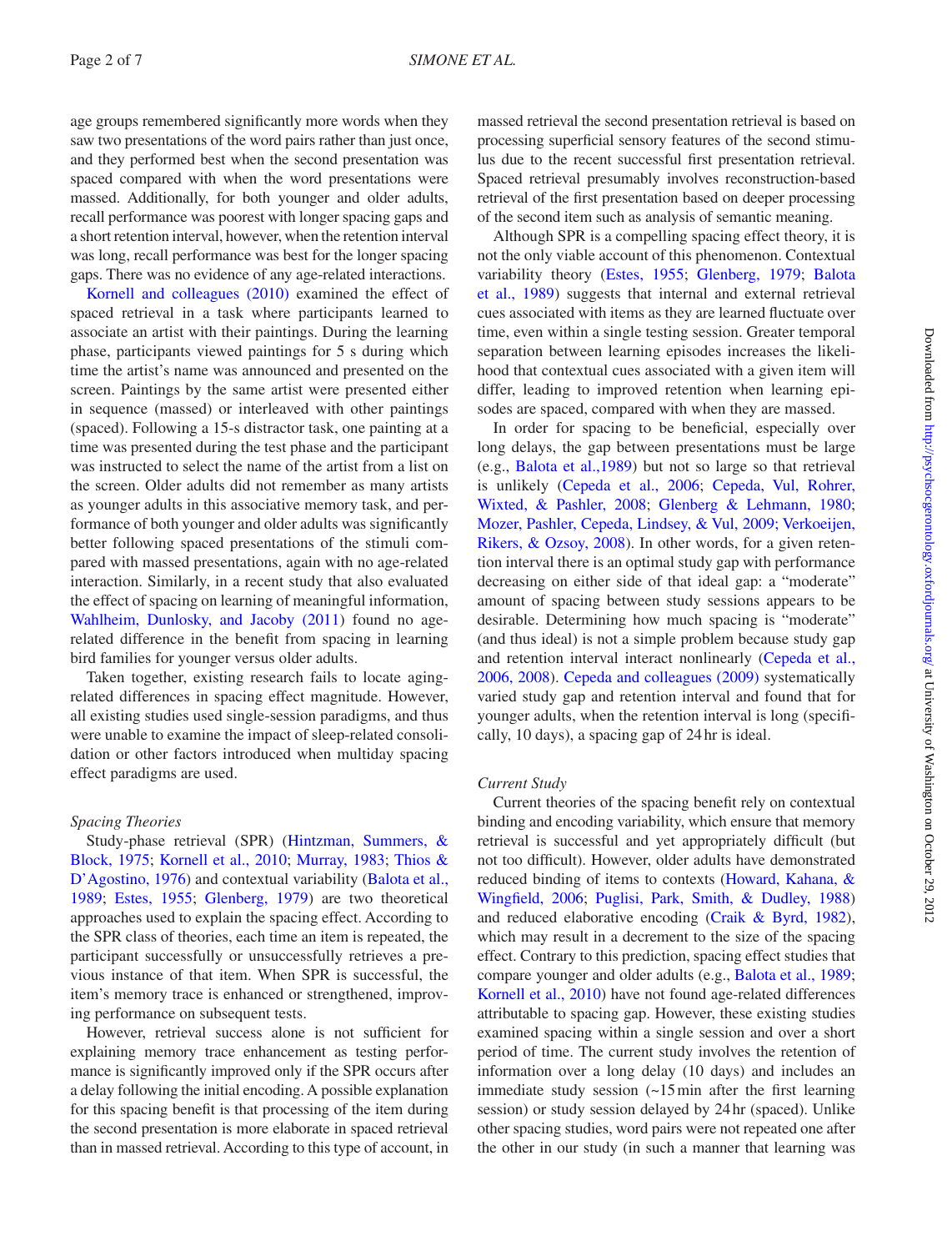strictly massed). Rather, participants were asked to relearn an entire list of word pairs either immediately after the first learning session or after a 24hr delay (and then were tested 10 days following Session 2 recall). Given the findings of others that older adults' retrieval is less context-based than that of younger adults [\(Howard et al., 2006\)](#page-6-14), and older adults use less elaborative encoding ([Craik & Byrd, 1982](#page-5-10)), with a long spacing gap (24hr) and long retention interval (10 days) we anticipate that older adults should have greatly reduced access to separate retrieval cues compared with younger adults. In essence, our prediction is that long delays may reduce or even eliminate the spacing effect for older adults. Whereas other studies have found that older adults benefit from spacing to the same degree as do younger adults, due to age-related differences in encoding and contextual binding, older adults may not show the same spacing benefit at longer, more meaningful spacing gaps and retention intervals.

The present study replicated an earlier finding of a longlasting spacing advantage in young adults in a paired associate word task (English translations of Swahili; [Cepeda et al.,](#page-5-9)  [2009\)](#page-5-9) and then examined whether this advantage extends to older adults. Previous research found equal spacing effect benefits for younger and older adults within a single testing session (e.g., [Balota et al., 1989;](#page-5-1) [Kornell et al., 2010\)](#page-6-6). Earlier studies, however, only examined single-session learning. In the present study, once criterion was reached in an initial encoding session, participants either studied all the word pairs again (massed but discrete learning episodes) or they studied them 24hr later (spaced), with a 10-day retention interval. It is possible that retrieval in the spaced condition will be too difficult, perhaps due to encoding and contextual-binding challenges associated with older adults, which would eliminate a spacing effect at longer test delays. If retrieval in the spaced condition were impaired due to age-related differences in encoding and contextual binding, we predicted that, unlike younger adults, older adults would show a reduced or no benefit from spacing in this study.

## **Method**

#### *Participants*

Younger ( $N = 51$ , *Mage* = 19 years, *SD* = 0.6) and older  $(N = 54, \text{~}$  *Mage* = 65 years,  $SD = 8.8$ ) adults participated in this study. Younger adults were recruited from the participant pool at Santa Clara University and received research credit for their participation. Older adults were recruited from the Santa Clara Senior Center and were compensated \$20.00 for their participation. Participants were predominantly women (81% younger adults, 88% older adults). The older adults were college-educated and reported they were in good health. Participants in both age groups were randomly assigned to either massed (immediate testing of Session 2, with an average gap of ~15min between learning and relearning of an average word pair) or spaced (24hr delay before Session 2 testing) conditions. There were 28 younger and 28 older adults in the massed condition and 23 younger and 26 older adults in the spaced condition.

## *Materials and Procedure*

Participants learned 20 Swahili–English word pairs of varying parts of speech using the same software used by [Cepeda and colleagues \(2009\),](#page-5-9) Experiment 1. Testing occurred individually for all participants. For any given participant, all sessions were completed individually in the same room and on the same computer that controlled stimulus presentation and recorded participant responses and response times.

The first study session consisted of two parts: acquisition and recall (repeated testing with feedback). In the acquisition phase, the 20 Swahili–English word pairs were presented in random order. Word pairs appeared in black, all caps text on a grey background for 7 s. Immediately following the presentation of the 20 word pairs, the program presented one Swahili word at a time, directly above a text field in which participants could type a response. Word order was randomized such that all 20 Swahili words were presented once without replacement. After entering a response, participants pressed the "Enter" key to proceed to the next word in the list of 20. Participants were given corrective feedback following each response. The program cycled through all 20 Swahili words until participants correctly translated a Swahili word 2 times. At this criterion the participants were considered to have learned the word pair and it was removed from subsequent list iterations. In other words, only Swahili words that participants did not respond to correctly 2 times continued to be presented. Spacing of word presentations was not controlled during the encoding session. Once all 20 Swahili words were correctly translated twice, the first session ended.

Participants completed the second study session either immediately following the first session (massed condition; ~15min between sessions) or 24hr later (spaced condition). The second session was identical to the first except that it consisted of only two presentations of the 20 word list in randomized order (i.e., all 20 word pairs were presented once, in random order, before the words were presented a second time, again in randomized order).

The third (test) session occurred 10 days following the second study session and consisted of a final recall test where each Swahili word was displayed directly above a text field in which participants could type a response. No feedback was provided and the session was complete after the entire randomized list was presented once.

## **Results**

#### *Session 1 (Encoding)*

The data analyzed from the first session were the number of trials required to reach the criterion of entering the correct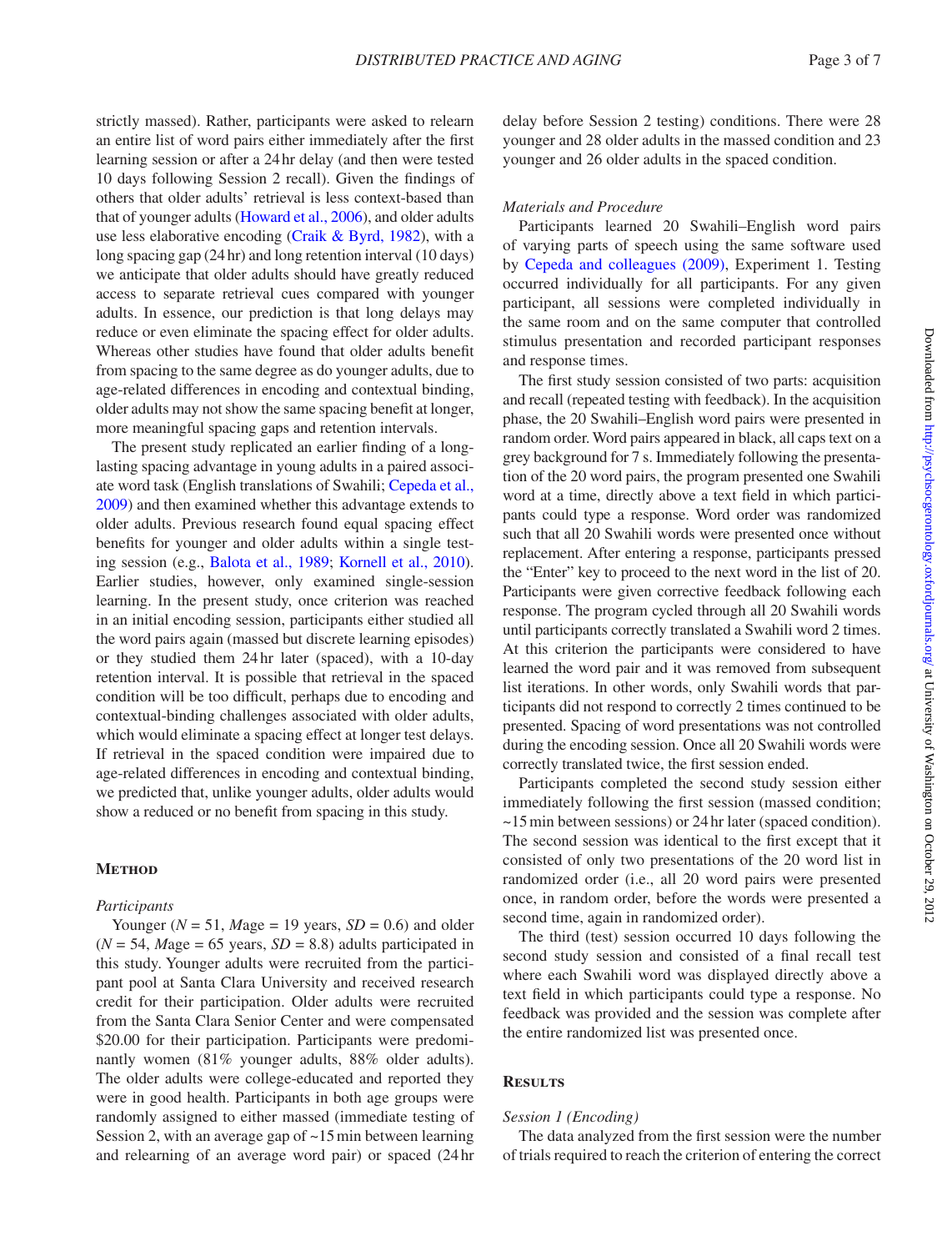English word for each Swahili word in two presentations of each Swahili word. Data were analyzed using a 2 × 2 factorial analysis of variance (ANOVA) with age (young vs. old) and spacing (massed vs. spaced) as between-subjects factors. Session 1 data from one young adult were missing and thus are not included in this analysis. There was a significant main effect of age,  $F(1, 100) = 475.3$ ,  $p = .001$ ,  $\eta_p^2$  = .312, and no main effect of spacing,  $F(1, 100) = 3.5$ ,  $p = .06$  or interaction,  $F < 1$ . Thus, older adults required more trials in order to reach the criterion of 100% accuracy twice on all 20 Swahili words compared with younger adults ( $M = 135.9$  trials  $[SD = 62.5]$  and  $M = 73.9$  trials [*SD* = 20.7], respectively). On average, participants in the massed condition cycled through 15 more trials than those in the spaced condition to reach criterion in Session 1. This difference did not reach significance.

## *Session 2 (Relearning via Testing With Feedback)*

The key data from the second session were the number of correct responses to the Swahili word prompts. As the list was presented to participants twice, the maximum possible score was 40. The data were evaluated using a  $2 \times$ 2 factorial ANOVA with age (young vs. old) and spacing (massed vs. spaced) as between-subjects factors. There was a significant main effect of age,  $F(1, 101) = 78.2$ ,  $p = .001$ ,  $\eta_p^2$  = .437 and spacing, *F*(1, 101) = 5.1, *p* = .026,  $\eta_p^2$  = .048, but no interaction,  $F(1, 101) = 3.5$ ,  $p = .064$  was found. Younger adults remembered  $M = 36.9$  (*SD* = 3.0) and  $M = 36.4$  (*SD* = 3.6) words in the massed and spaced conditions, respectively, whereas older adults recalled *M* = 28.6  $(SD = 8.4)$  and  $M = 23.8$   $(SD = 6.9)$  words, respectively. Older adults made more errors than younger adults, and both groups made more errors in the spaced condition, however, younger adults' performance was near ceiling in both conditions, making the marginally significant interaction difficult to interpret. Although Session 1 criterion was the same for younger and older adults (correctly recalling each word pair twice), younger adults showed virtually no forgetting over a 24hr delay, whereas older adults recalled fewer words in both the massed and spaced conditions.

## *Session 3 (Final Test)*

The number of correct responses in the test session (out of 20 possible; see [Figure 1](#page-3-0)) was analyzed using a  $2 \times 2$ factorial ANOVA with age (young vs. old) and spacing (massed vs. spaced) as between-subjects factors. Both the main effect of age,  $F(1, 101) = 43.5$ ,  $p < .001$ ,  $\eta_p^2 = .30$ and spacing,  $F(1, 101) = 34.9$ ,  $p < .001$ ,  $\eta_p^2 = .257$ , were significant as was the age  $\times$  spacing interaction,  $F(1,$ 101) = 6.5,  $p = .012$ ,  $\eta_p^2 = .061$ . Two a priori tests compared massed and spaced performance for each age group separately and showed a significant benefit of spacing for both younger ( $t(49) = 6.2$ ,  $p < .001$ ) and older adults ( $t(52) = 2.3$ ,



<span id="page-3-0"></span>Figure 1. Session 3 performance for massed and spaced conditions as a function of age, showing the number of items recalled correctly out of 20 possible.

 $p = .025$ ). Thus, spacing improved recall for both younger and older adults, although to a lesser degree for older adults.

## *Predicting Test Performance: Easy- vs. Hard-to-Learn Words*

A possible predictor of third session test performance is the pattern of first session success in responding to the word pairs. Some words were easier to learn than others for each participant. For example, one participant may have learned the rangi–paint word pair association in only 4 trials but the jani–grass word pair might have required 20 trials, whereas another participant might have found the jani–grass word pair easy to learn. We explored whether the number of trials required to learn each word pair, as each participant learned it, could be a factor in determining which words they recalled at test. Specifically, word pairs that were easy to learn in Session 1 may or may not have been easy to recall in Session 3. Easy-to-learn words were identified by how quickly the participant reached criterion (correct twice) in Session 1. The 20 word pairs were sorted into quartiles based on how quickly each participant learned the word pair. For example, one quartile contained the five words that were quickly learned and another contained the five words that took the most trials to learn for each participant.

These data, shown in [Figure 2](#page-4-0), were analyzed using a  $2 \times$  $2 \times 4$  mixed ANOVA with age (old vs. young) and spacing (massed vs. spaced) as between-subject factors and quartile (Q1–Q4) as within-subject factor. All main effects were significant: age,  $F(1, 101) = 31.8, p < .001, \eta_p^2 = .24$ , spacing, *F*(1, 101) = 28.4, *p* < .001,  $\eta_p^2$  = .220, and quartile, *F*(3, 303) = 48.7,  $p < .001$ ,  $\eta_p^2 = .325$ . Effects are as predicted, with lower performance for harder to learn words, older adults, and massed items. Additionally, there was a significant age  $\times$ quartile interaction,  $F(3, 303) = 15.3, p < .001, \eta_p^2 = 0.132,$ reflecting that young adults had little difficulty remembering hard-to-learn items after a 10-day retention interval, whereas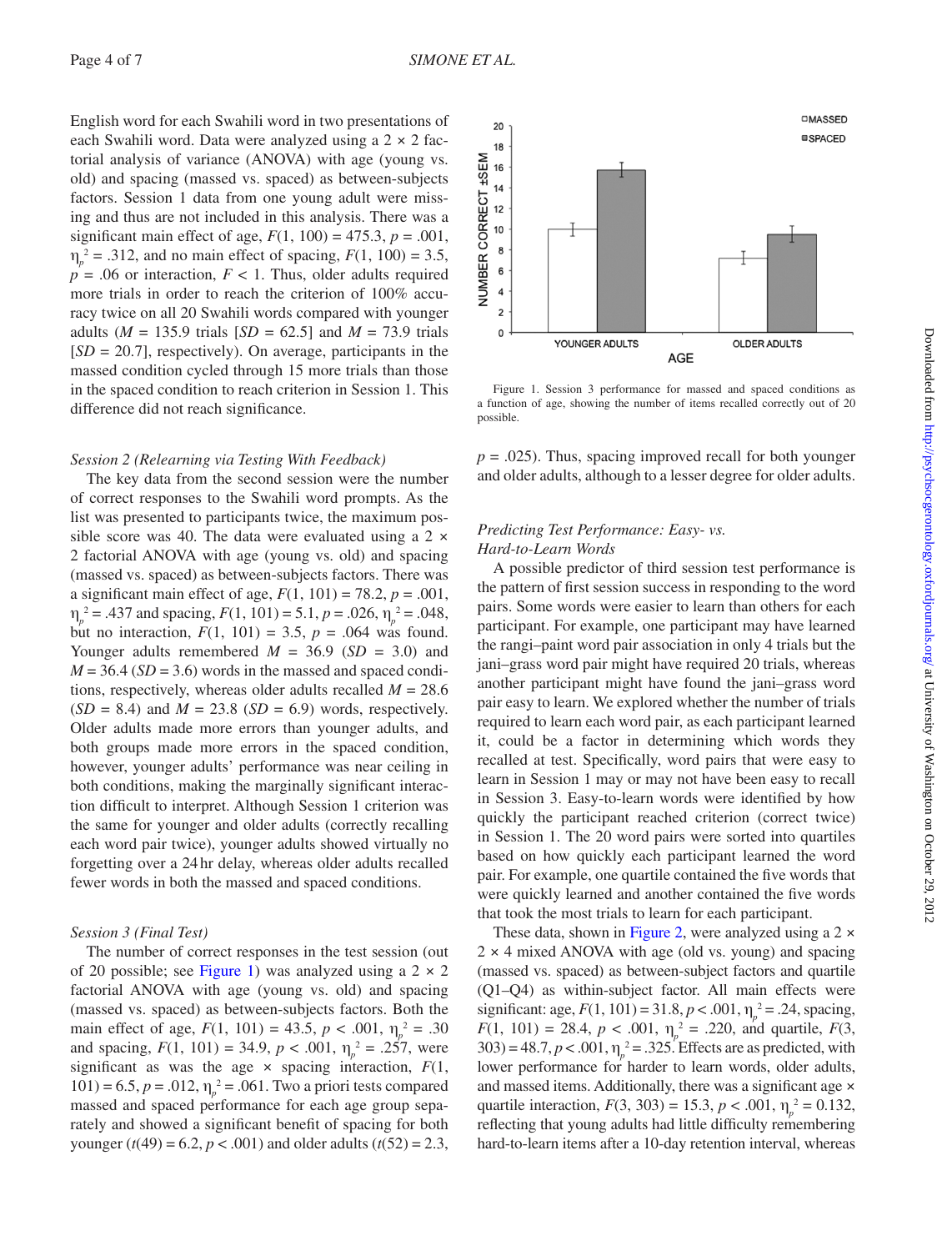

<span id="page-4-0"></span>Figure 2. Session 3 number correct, organized in quartiles (by age) as a function of when participants correctly responded to the words presented in Session 1 (i.e., first five words, second five words, etc.).

older adults did have difficulty with the harder items. No other interactions were significant (age  $\times$  spacing,  $F(1, 101) = 2.7$ , *p* = .106; spacing × quartile, *F*(3, 303) = 2.5, *p* = .059; and age  $\times$  spacing  $\times$  quartile,  $F(3, 303) = 1.6$ ,  $p = .191$ ). The marginally significant spacing × quartile interaction indicates that spacing effect magnitude might be larger for hard-tolearn items; specifically, massing appears detrimental to hard-to-learn items. Surprising, the age  $\times$  spacing interaction failed to reach significance with quartile included as a factor, suggesting that further research is needed to determine if the age × spacing interaction depends on item difficulty (perhaps using an explicit difficulty manipulation).

Given the main effect of spacing and a significant interaction with quartile, we conducted two additional analyses investigating each age group separately with a  $2 \times 4$ mixed ANOVA with spacing and quartile as factors. For the younger adults, both main effects were significant: spacing,  $F(1, 49) = 25.1$ ,  $p < .001$ ,  $\eta_p^2 = .339$ , and quartile, *F*(3, 147) = 4.3, *p* = .006,  $\eta_p^2$  = .081 as was the interaction, *F*(3, 147) = 3.0, *p* = .034,  $\eta_p^2$  = .057. For the older adults both main effects were significant: spacing,  $F(1, 52) = 6.7$ , *p* = .013, η*<sup>p</sup>* 2 = .114, and quartile, *F*(3, 156) = 73.7, *p* < .001,  $\eta_p^2$  = .586. The interaction, however, was not significant,  $F$  < 1. The results of our analyses suggest that (a) there is a differential effect of spacing for younger adults as a function of quartile (i.e., spacing facilitates recall, particularly for later-learned words) and (b) spacing facilitates recall for older adults, but not differentially as a function of when

they learned the words in the first session. Although words that were learned first were most likely to be recalled in the test session, spacing improved test session performance for both easy- and hard-to-learn words for both younger and older adults, but spacing particularly helped younger adults remember the hard-to-learn words.

## **Discussion**

We examined the spacing effect using a paired associate learning task with both younger and older adult participants. Our results demonstrate clearly that spaced practice improves recall for younger adults and, to a lesser degree, for older adults. Participants showed improved recall in our memory task 10 days following their last study session when study sessions were spaced 24hr apart compared with when they were retrieved soon after learning. This finding extends previous research on the benefits of spacing for older adults by increasing the lag to 24 hr and increasing the retention interval to 10 days.

Previously, the benefits of spacing effects for older adults have only been demonstrated with substantially shorter lags and retention intervals (e.g., [Kornell et al., 2010\)](#page-6-6). At these short lags there was no evidence of an age-related difference in the spacing effect. However, with the 24hr gap and 10-day retention interval, we found an age-related spacing difference. Our data suggest that the reduced benefit of spacing seen in older adults may be due to their inability to recall the hard-to-learn words in this study. The quartile analysis showed that the pattern of responding was different for younger and older adults. While both age groups showed a significant benefit to spacing over the 10-day retention interval, both older and younger adults were successful in remembering the easy-to-learn words. However, younger adults showed a spacing by quartile interaction, in that they remembered many more of the hard-to-learn words compared with the massed participants. Older adults did not show this interaction. Rather, spacing slightly boosted their performance of all words compared with massed participants. They did not receive an added benefit to the hard-to-learn words that the younger adults did. In summary, spacing did improve long-term memory performance in older adults, but the benefit was both quantitatively and qualitatively different from that of younger adults.

Older adults required nearly twice as many trials to reach criterion in the encoding session. And, minutes after first learning the material during, older adults had forgotten nearly 30% of what they learned (28.6/40), contrasted with only 8% loss in young adults (36.9/40). This loss clearly translated into a lower base rate of performance in the final test session. Younger adults correctly recalled most words in massed (92.2%) and spaced (91%) conditions in the second session. Older adults only correctly recalled 71.5% (massed) and 59.5% (spaced) of the words in Session 2. The retrieval rates for older adults were far below ceiling, suggesting difficulty with the task not experienced by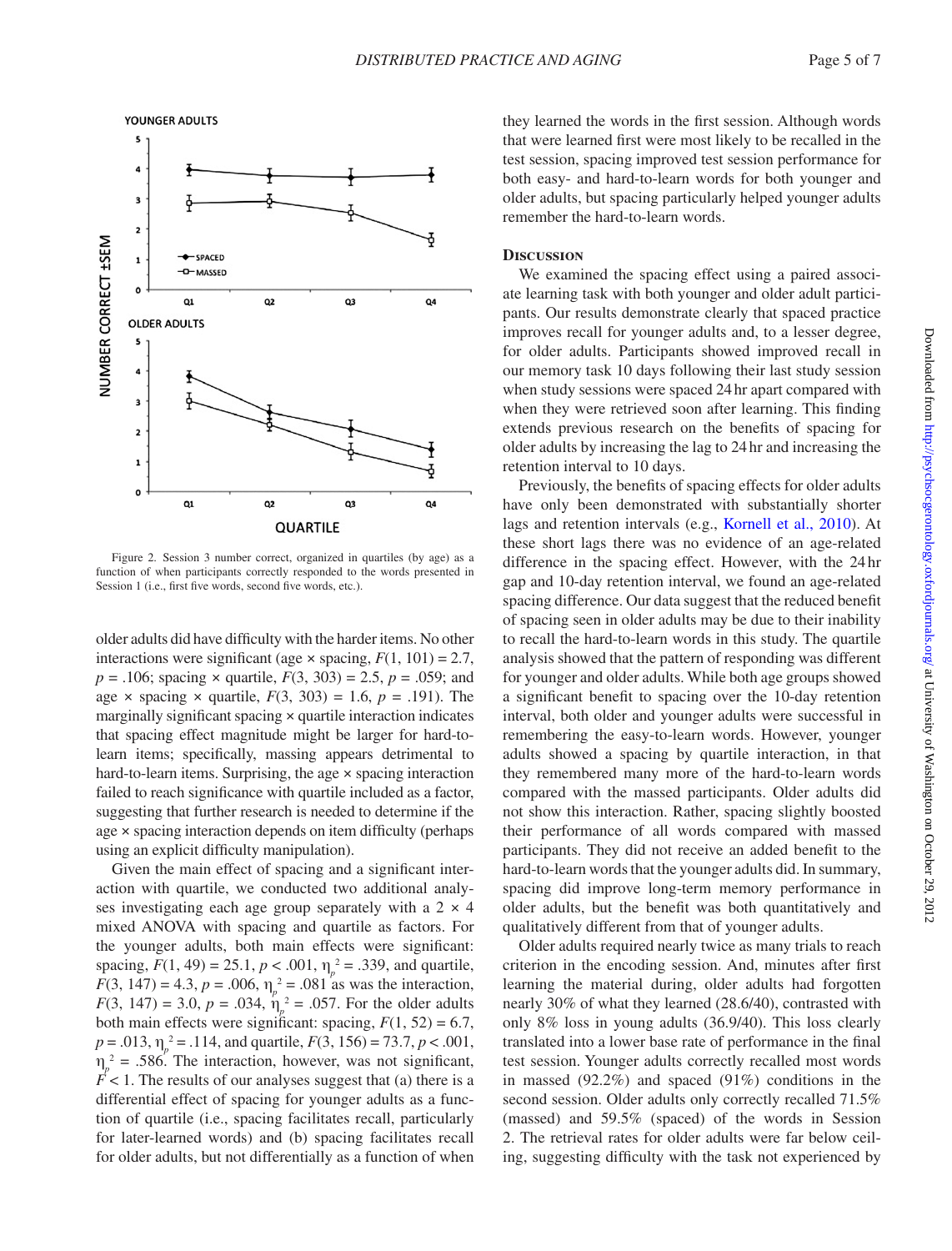younger adults, which may be a consequence of elaborative encoding or contextual binding differences between younger and older adults [\(Craik & Byrd, 1982](#page-5-10); [Puglisi](#page-6-15)  [et al., 1988](#page-6-15)). Although items were recalled correctly during the first study session, older participants did not have great success in recalling those words during the second study session, even when that retrieval immediately followed the first session (i.e., even in the massed condition). It is possible that the learning criterion of this study (recall word pairs correctly 2 times) did not equalize learning in both age groups. Recently, [Wahlheim and colleagues \(2011\)](#page-6-9) showed that self-pacing during the encoding session equalized performance of younger and older adults, who then showed an equivalent benefit of spacing over a short delay. However, this finding of a rapid forgetting rate of older adults compared with younger adults is not uncommon (e.g., [Maddox,](#page-6-8)  [Balota, Coane, & Duchek, 2011\)](#page-6-8), and although recall in Session 2 did influence how much is remembered in the study and test session, even with a lower rate of overall performance, older adults showed a benefit to spacing over massing, meaning that even with the initial encoding and retrieval differences, distributed practice did improve longterm memory of older adults.

Recently, Maddox et al., (2011) found age-related differences in the spacing effect were due to age-related impairment in working memory. In a series of experiments exploring the benefits of systematic versus nonsystematic spacing expansion, they concluded that regardless of spacing schedule, older adults performed best when they first retrieved the information soon after initial encoding, whereas younger adults maintained the information in working memory over longer spaced presentations. In our study, performance of older adults was best when the words were retrieved 24hr later rather than immediately following initial encoding, and these results are not likely explained by working memory limitations in older adults [\(Hayes,](#page-5-11)  [Kelly, & Smith, 2012\)](#page-5-11).

In summary, memory performance in paired associate learning tasks improves in older adults when a second retrieval episode is 24 hr following the initial learning session compared with immediately after the initial learning session, an improvement that is evidenced 10 days later, as it does in younger adults, but differentially and not to the same degree. Two current theories of spacing emphasize the role of elaborative encoding and binding of contextual elements, both of which have been shown to be challenging to older adults [\(Craik & Byrd, 1982;](#page-5-10) [Puglisi et al., 1988\)](#page-6-15). Therefore, the age-related effect we found in this study may be due to age-related changes in contextual binding and/or elaborative encoding, which affected recall—particularly of hard-to-learn words. One practical implication of the present results is that older adults should space study sessions as a means to reduce aging-related memory difficulties, because even though they do not receive the same benefit to long-term retention as younger adults, performance does improve. Whether older adults have an equivalent gap by retention interval curve as younger adults (Cepeda et al., [2008,](#page-5-7) [2009\)](#page-5-9), and show the same optimal gap, deserves future investigation.

## **ACKNOWLEDGMENTS**

Data were collected at Santa Clara University and the Santa Clara Senior Center. Thanks to Kelly Swedenberg and Jamie McCauley for their considerable assistance in data collection.

#### FUNDING

This work was supported by an internal research grant (Thomas Terry) awarded to P. M. Simone and M. Bell at SCU.

#### **CORRESPONDENCE**

Correspondence should be addressed to Patricia Simone, PhD, Department of Psychology, Santa Clara University, Santa Clara, CA 95053. E-mail: [psimone@scu.edu](mailto:psimone@scu.edu).

#### **REFERENCES**

- <span id="page-5-1"></span>Balota, D. A., Duchek, J. M., & Paullin, R. (1989). Age-related differences in the impact of spacing, lag, and retention interval. *Psychology and Aging*, *4*, 3–9. doi:10.1037/0882-7974.4.1.3
- <span id="page-5-2"></span>Balota, D. A., Duchek, J. M., Sergent-Marshall, S. D., & Roediger, H. L. (2006). Does expanded retrieval produce benefits over equalinterval spacing? Explorations of spacing effects in healthy aging and early stage Alzheimer's disease. *Psychology and Aging*, *21*, 19–31. doi:10.1037/0882-7974.21.1.19
- <span id="page-5-9"></span>Cepeda, N. J., Coburn, N., Rohrer, D., Wixted, J. T., Mozer, M. C., & Pashler, H. (2009). Optimizing distributed practice: theoretical analysis and practical implications. *Experimental Psychology*, *56*, 236–246. doi:10.1027/1618-3169.56.4.236
- <span id="page-5-3"></span>Cepeda, N. J., Pashler, H., Vul, E., Wixted, J. T., & Rohrer, D. (2006). Distributed practice in verbal recall tasks: A review and quantitative synthesis. *Psychological Bulletin*, *132*, 354–380. doi:10.1037/0033-2909.132.3.354
- <span id="page-5-7"></span>Cepeda, N. J., Vul, E., Rohrer, D., Wixted, J. T., & Pashler, H. (2008). Spacing effects in learning: a temporal ridgeline of optimal retention. *Psychological Science*, *19*, 1095–1102. doi:10.1111/j.1467-9280.2008.02209.x
- <span id="page-5-0"></span>Craik, F. M. (1999). Age-related changes in human memory. In D. C. Park, N. Schwarz, D. C. Park, & N. Schwarz (Eds.), *Cognitive aging: A primer* (pp. 75–92). New York, NY: Psychology Press. Retrieved from EBSCO*host*.
- <span id="page-5-10"></span>Craik, F. I. M., & Byrd, M. (1982). Aging and cognitive deficits. In F. I. M. Craik & S. Trehub (Eds.), *Aging and cognitive processes* (pp. 191–211). New York, NY: Plenum.
- <span id="page-5-5"></span>Estes, W. K. (1955). Statistical theory of distributional phenomena in learning. *Psychological Review*, *62*, 369–377. doi:10.1037/ h0046888
- <span id="page-5-6"></span>Glenberg, A. M. (1979). Component-levels theory of the effects of spacing of repetitions on recall and recognition. *Memory & Cognition*, *7*, 95–112. doi:10.3758/BF03197590
- <span id="page-5-8"></span>Glenberg, A. M., & Lehmann, T. S. (1980). Spacing repetitions over 1 week. *Memory & Cognition*, *8*, 528–538. doi:10.3758/BF03213772
- <span id="page-5-11"></span>Hayes, M. G., Kelly, A. J., & Smith, A. D. (2012). Working memory and the strategic control of attention in older and younger adults. *The Journals of Gerontology. Series B, Psychological Sciences and Social Sciences*. Advance online publication. doi:10.1093/geronb/ gbs057
- <span id="page-5-4"></span>Hintzman, D. L., Summers, J. J., & Block, R. A. (1975). Spacing judgments as an index of study-phase retrieval. *Journal of Experimental Psychology: Human Learning and Memory*, *1*, 31–40. doi:10.1037/0278-7393.1.1.31